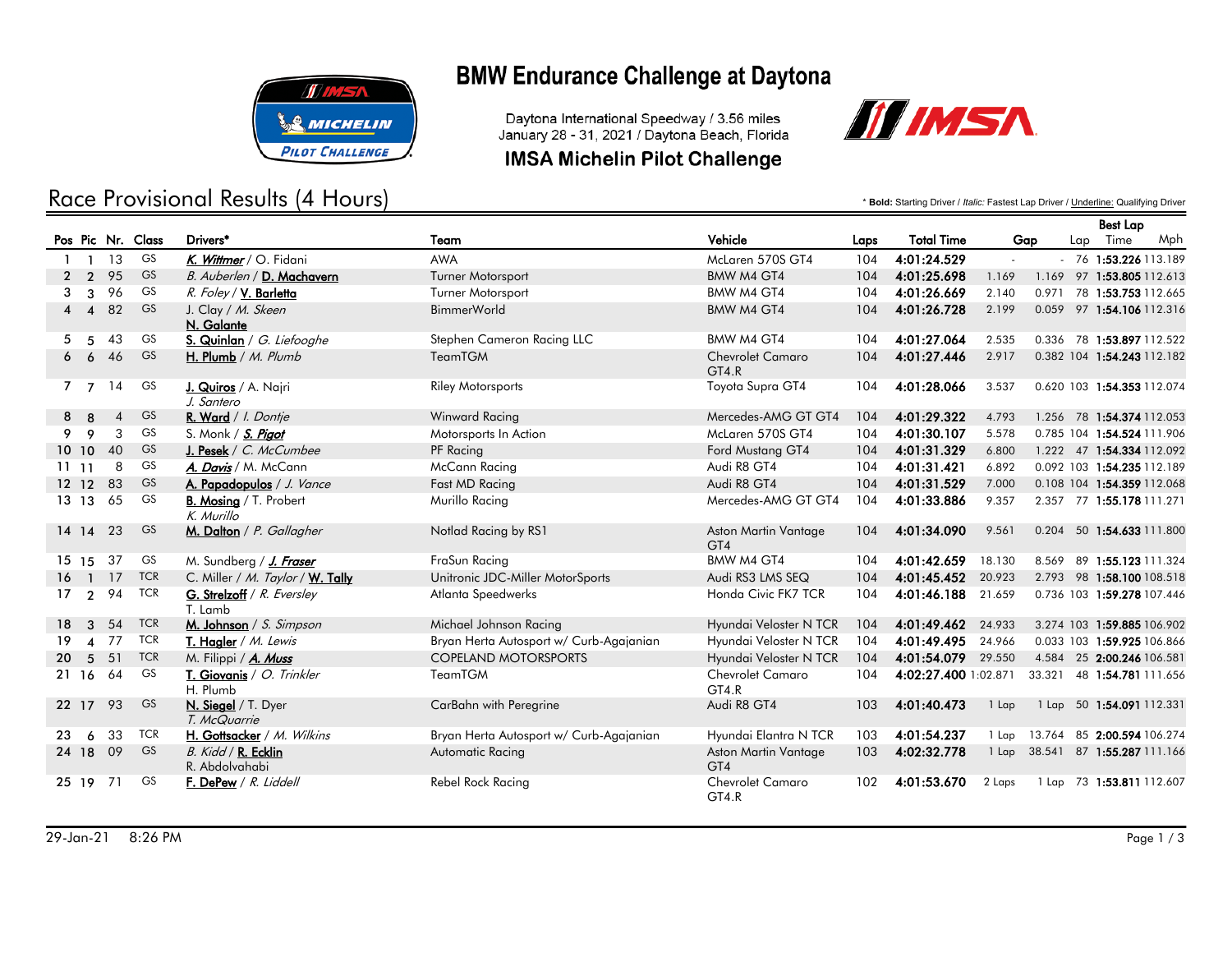

### Race Provisional Results (4 Hours)

## **BMW Endurance Challenge at Daytona**

Daytona International Speedway / 3.56 miles January 28 - 31, 2021 / Daytona Beach, Florida

### **IMSA Michelin Pilot Challenge**



\* **Bold:** Starting Driver / *Italic:* Fastest Lap Driver / Underline: Qualifying Driver

TCR Mikey Taylor 01-29-2021 1:58.100 108.518 Mph

|                      |             |            |                                              |                                         |                                     |              |                   |                                     |     | <b>Best Lap</b>            |     |
|----------------------|-------------|------------|----------------------------------------------|-----------------------------------------|-------------------------------------|--------------|-------------------|-------------------------------------|-----|----------------------------|-----|
| Pos Pic Nr. Class    |             |            | Drivers*                                     | Team                                    | Vehicle                             | Laps         | <b>Total Time</b> | Gap                                 | Lap | Time                       | Mph |
| $26 \quad 7$         | 85          | <b>TCR</b> | G. Manley / A. Pinkerton<br>P. Wilmot        | <b>AOA Racing</b>                       | Audi RS3 LMS DSG                    | 102          | 4:02:11.746       | 2 Laps                              |     | 18.076 49 1:59.490 107.256 |     |
| 27, 20               | 38          | GS         | T. Collingwood / J. Tecce<br>S. Pumpelly     | <b>BGB Motorsports</b>                  | Porsche 718 Cayman<br>GT4 Clubsport | 98           | 3:48:52.384       | Not Running                         |     | 52 1:53.541 112.875        |     |
| 28 21                |             | <b>GS</b>  | A. Brynjolfsson / T. Hindman                 | <b>VOLT Racing with Archangel</b>       | Aston Martin Vantage<br>GT4         | 98           | 4:01:34.848       | 6 Laps 2:42.464 98 1:55.115 111.332 |     |                            |     |
| 29<br>8              | 19          | <b>TCR</b> | R. van der Steur / D. Dupont                 | VAN DER STEUR RACING                    | Hyundai Veloster N TCR              | 97           | 3:46:31.009       | <b>Not Running</b>                  |     | 43 1:59.358 107.374        |     |
| 30<br>9              | 98          | <b>TCR</b> | P. Chase / R. Norman                         | Bryan Herta Autosport w/ Curb-Agajanian | Hyundai Elantra N TCR               | 89           | 4:01:56.243       | 15 Laps 8 Laps                      |     | 30 2:00.904 106.001        |     |
| 31 22                | 10          | GS         | A. Dias Perera / S. Andrews<br>C. Braun      | LAP Motorsports                         | Mercedes-AMG GT GT4                 | 87           | 3:19:32.683       | Not Running                         |     | 48 1:55.275 111.177        |     |
| 32 10                | 15          | <b>TCR</b> | M. Moore / N. Canache<br>A. Rockwell         | Rockwell Autosport Development          | Audi RS3 LMS DSG                    | 86           | 3:21:54.102       | Not Running                         |     | 25 2:01.005 105.913        |     |
| 33 23                | 56          | GS         | J. Mosing / $E. Foss$                        | Murillo Racing                          | Mercedes-AMG GT GT4                 | 81           | 4:01:33.974       | 23 Laps<br>5 Laps                   |     | 62 1:55.262 111.190        |     |
| 34 11                | 84          | <b>TCR</b> | B. Henderson / R. Noaker                     | Atlanta Speedwerks                      | Honda Civic FK7 TCR                 | 78           | 2:58:02.456       | Not Running                         |     | 2 1:59.123 107.586         |     |
| $35 \quad 12$        | 5           | <b>TCR</b> | T. Lewis / R. Block                          | KMW Motorsports with TMR Engineering    | Alfa Romeo Giulietta<br>Veloce TCR  | 78           | 2:58:59.170       | Not Running                         |     | 50 1:58.986 107.710        |     |
| 36 13                | 61          | <b>TCR</b> | G. Ernstone / J. Morley                      | Road Shagger Racing                     | Audi RS3 LMS DSG                    | 77           | 2:55:23.556       | Not Running                         |     | 50 1:59.465 107.278        |     |
| $37 \; 14$           | 81          | <b>TCR</b> | C. Bacon / M. Kvamme<br>T. Estep             | <b>CB</b> Motorsports                   | Hyundai Veloster N TCR              | 54           | 3:07:04.788       | Not Running                         |     | 8 2:00.982 105.933         |     |
| 38 15                | 27          | <b>TCR</b> | T. Maxson / T. Gonzalez                      | <b>COPELAND MOTORSPORTS</b>             | Hyundai Veloster N TCR              | 37           | 4:01:54.420       | 67 Laps 17 Laps                     |     | 6 1:59.927 106.865         |     |
| 39 16                | 88          | <b>TCR</b> | V. Gonzalez / R. Iglesias                    | VGMC Racing, LLC                        | Honda Civic FK7 TCR                 | 33           | 1:14:08.512       | Not Running                         |     | 3 2:00.078 106.730         |     |
| 40 17                | 73          | <b>TCR</b> | M. LaMarra / M. Pombo                        | LA Honda World Racing                   | Honda Civic FK7 TCR                 | 17           | 40:13.235         | Not Running                         |     | 8 2:00.291 106.541         |     |
| 41 24                | 59          | GS         | K. Marcelli / D. Martin<br><u>C. Cassaro</u> | KohR Motorsports                        | Ford Mustang GT4                    | 9            | 18:00.327         | Not Running                         |     | 9 1:57.940 108.665         |     |
|                      | Not started |            |                                              |                                         |                                     |              |                   |                                     |     |                            |     |
|                      | 16          | <b>GS</b>  | R. Hardwick / J. Heylen                      | <b>Wright Motorsports</b>               | Porsche 718 Cayman<br>GT4 Clubsport |              |                   |                                     |     |                            |     |
| <b>Pole Position</b> |             |            |                                              | <b>Fastest Laps by Class</b>            | <b>Circuit Records by Class</b>     |              |                   |                                     |     |                            |     |
| Kuno Wittmer         |             |            | 1:52.773 113.644 Mph                         | <b>GS</b><br>Kuno Wittmer<br>76<br>Lap  | 1:53.226 113.189 Mph<br>l GS        | Kuno Wittmer |                   | 01-29-2021                          |     | 1:53.226 113.189 Mph       |     |

TCR Mikey Taylor Lap 98 1:58.100 108.518 Mph